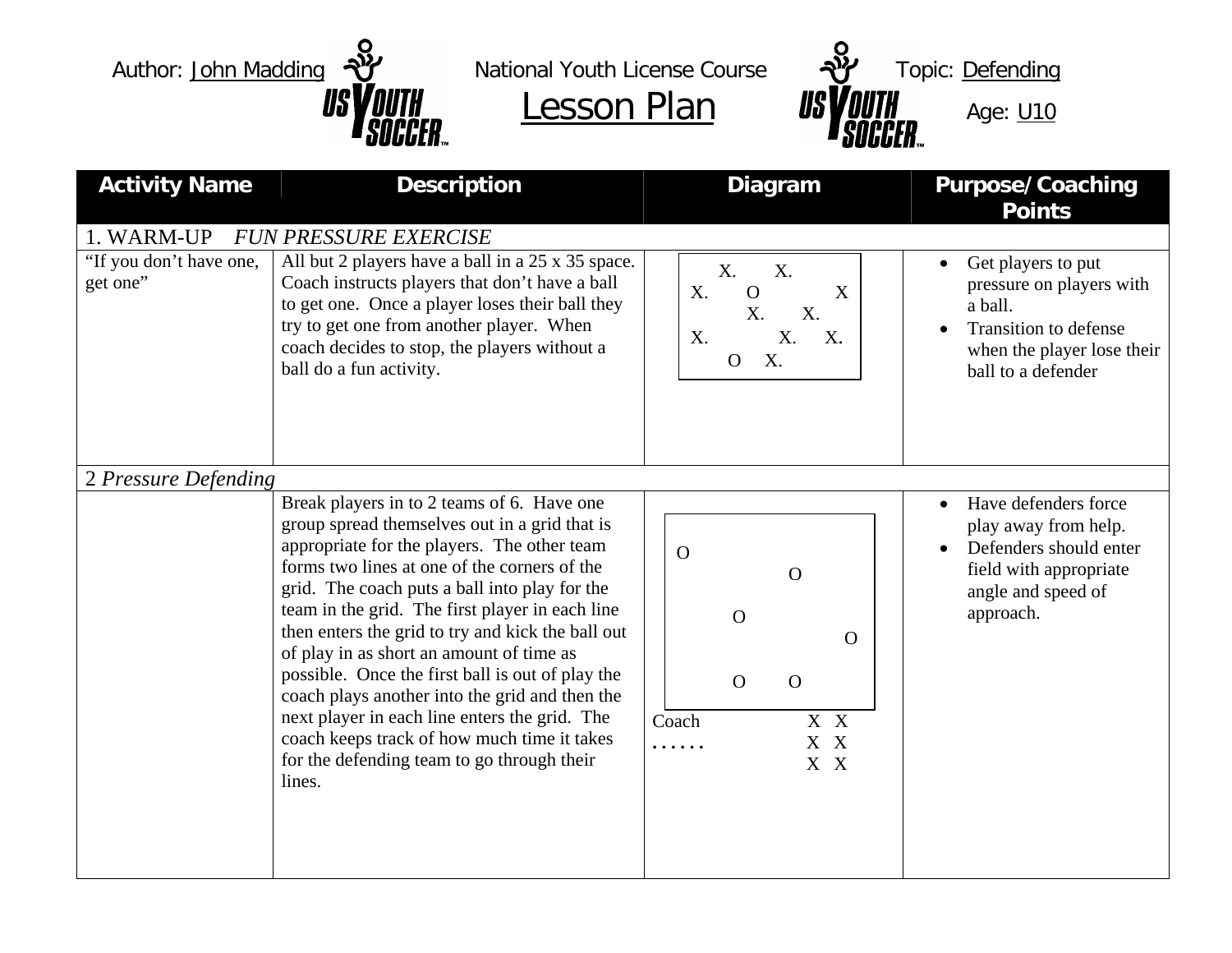Author: John Madding  $\frac{1}{2}$  National Youth License Course  $\frac{1}{2}$  Topic: Defending  $Lesson Plan$  *USYQUIH* Age: **U10**</u> 3. *2 v. 2 to End lines* Keep same teams and grid. Have one-team form lines on one side of the grid with the other team opposite. Coach is in the middle of the grid with the balls. Coach plays the ball to one team. That team attempts to dribble the ball over the opposing team's goal line. The defending team is trying to stop the attacking team. X X X X X X C .. .. O O O O  $\Omega$   $\Omega$ • Defenders should travel while the ball is moving from the coach to the attacking team.  $\bullet$  As player receives the ball the defender should be slowing down. 4. *5 v5 to targets*  Same teams on a field that is 40 x 50. GK's are on either end of field to be targets. Teams are trying to play to their target.  $\bullet$  Immediate pressure to prevent easy pass to target. K X X X X X O O O O O K